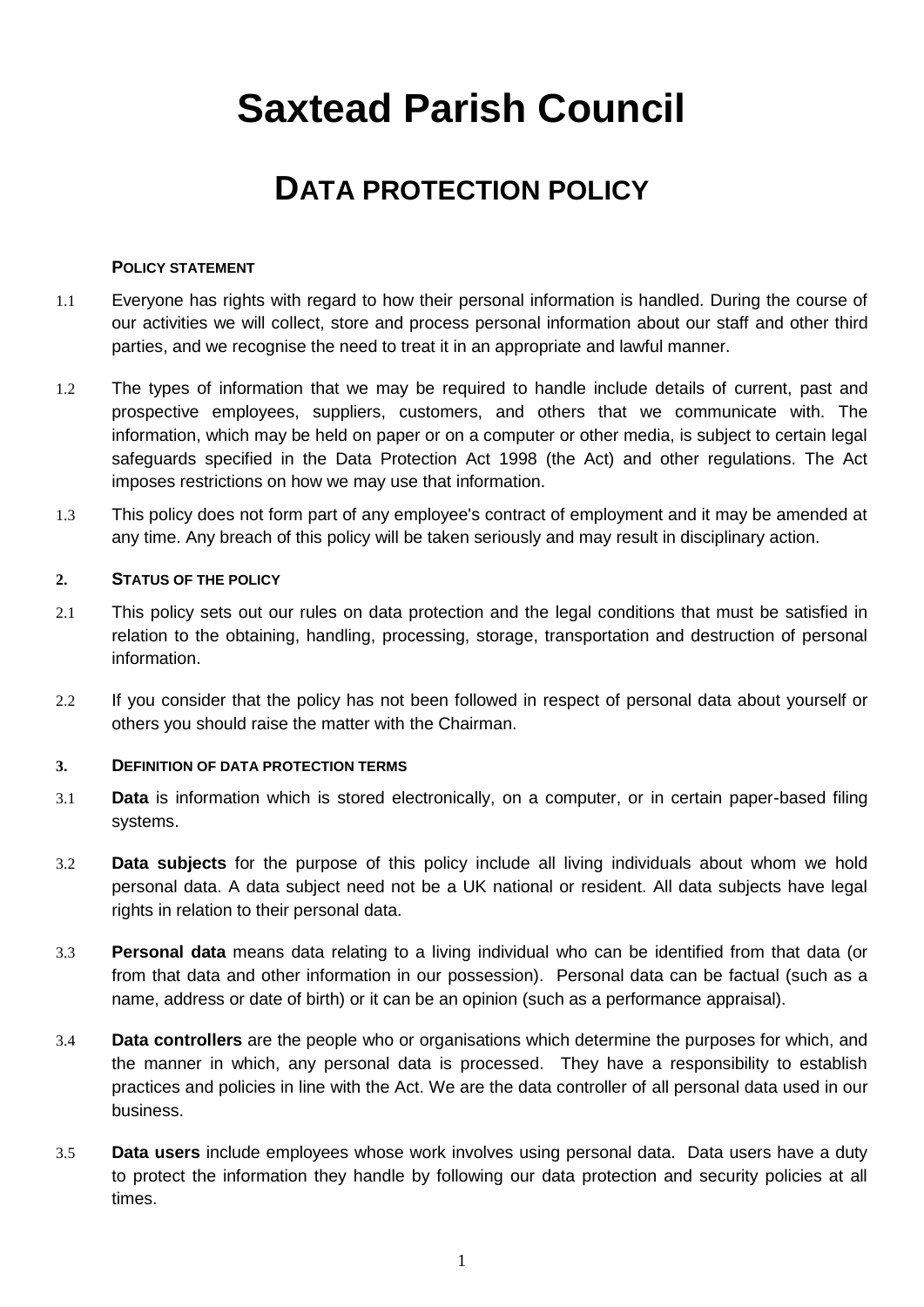- 3.6 **Data processors** include any person who processes personal data on behalf of a data controller. Employees of data controllers are excluded from this definition but it could include suppliers which handle personal data on our behalf.
- 3.7 **Processing** is any activity that involves use of the data. It includes obtaining, recording or holding the data, or carrying out any operation or set of operations on the data including organising, amending, retrieving, using, disclosing, erasing or destroying it. Processing also includes transferring personal data to third parties.
- 3.8 **Sensitive personal data** includes information about a person's racial or ethnic origin, political opinions, religious or similar beliefs, trade union membership, physical or mental health or condition or sexual life, or about the commission of, or proceedings for, any offence committed or alleged to have been committed by that person, the disposal of such proceedings or the sentence of any court in such proceedings. Sensitive personal data can only be processed under strict conditions, and will usually require the express consent of the person concerned.

#### **4. DATA PROTECTION PRINCIPLES**

Anyone processing personal data must comply with the eight enforceable principles of good practice. These provide that personal data must be:

- (a) Processed fairly and lawfully.
- (b) Processed for limited purposes and in an appropriate way.
- (c) Adequate, relevant and not excessive for the purpose.
- (d) Accurate.
- (e) Not kept longer than necessary for the purpose.
- (f) Processed in line with data subjects' rights.
- (g) Secure.
- (h) Not transferred to people or organisations situated in countries without adequate protection.

#### **5. FAIR AND LAWFUL PROCESSING**

- 5.1 The Act is intended not to prevent the processing of personal data, but to ensure that it is done fairly and without adversely affecting the rights of the data subject. The data subject must be told who the data controller is, the purpose for which the data is to be processed by us, and the identities of anyone to whom the data may be disclosed or transferred.
- 5.2 For personal data to be processed lawfully, certain conditions have to be met. These may include, among other things, requirements that the data subject has consented to the processing, or that the processing is necessary for the legitimate interest of the data controller or the party to whom the data is disclosed. When sensitive personal data is being processed, more than one condition must be met. In most cases the data subject's explicit consent to the processing of such data will be required.
- 5.3 Data about staff may be processed for legal, personnel, administrative and management purposes and to enable the data controller to meet its legal obligations as an employer, for example to pay staff, monitor their performance and to confer benefits in connection with their employment. Examples of when sensitive personal data of staff is likely to be processed are set out below:

(a) information about an employee's physical or mental health or condition in order to monitor sick leave and take decisions as to the employee's fitness for work;

(b) the employee's racial or ethnic origin or religious or similar information in order to monitor compliance with equal opportunities legislation;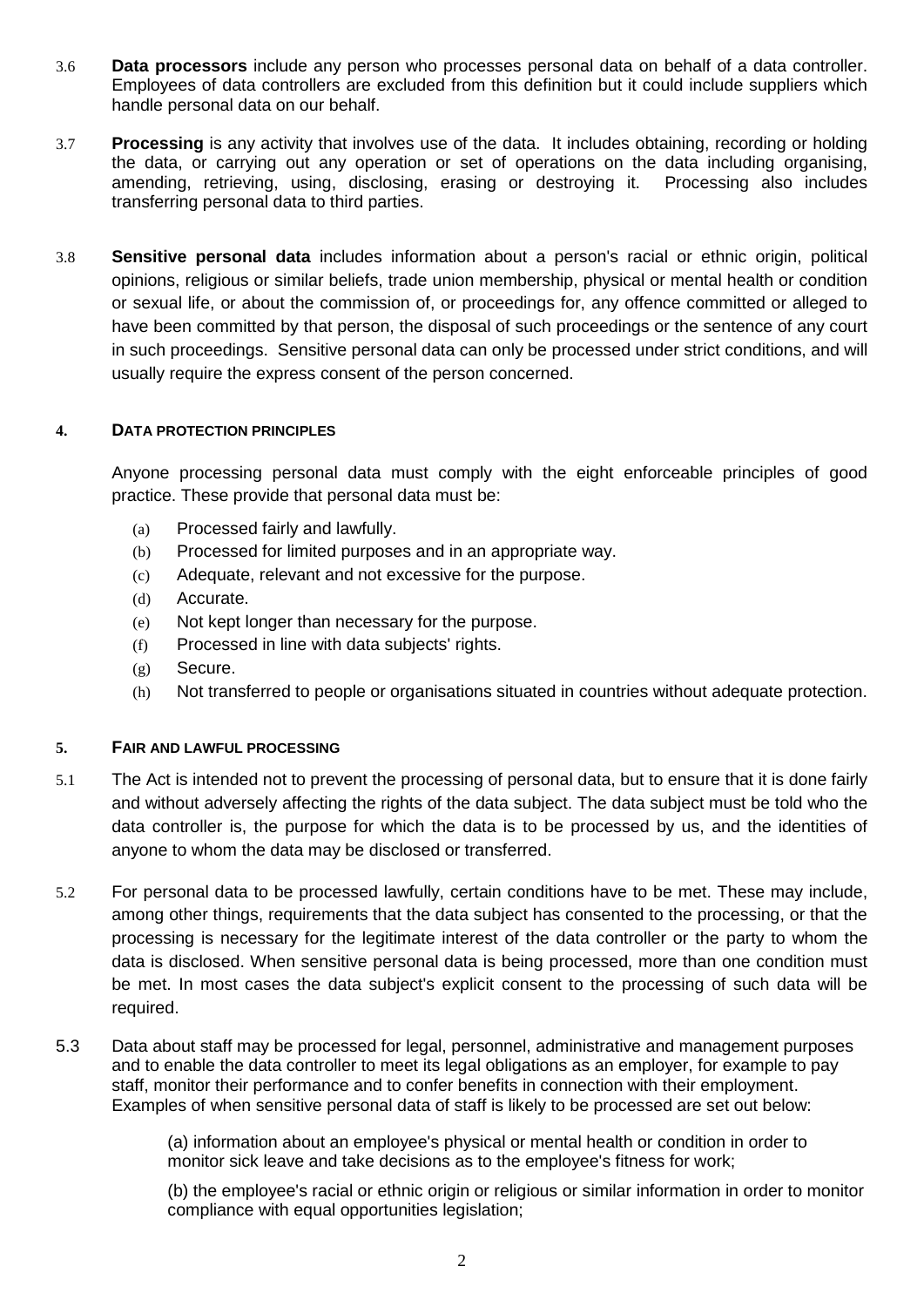(c) in order to comply with legal requirements and obligations to third parties.

5.4 Data about customers, suppliers and other third parties may be processed for the following purposes - recording complaints raised by members of the public, helping facilitate future orders, ensure the public are getting good value for money and to help advise future committees.

#### **6. PROCESSING FOR LIMITED PURPOSES**

Personal data may only be processed for the specific purposes notified to the data subject when the data was first collected or for any other purposes specifically permitted by the Act. This means that personal data must not be collected for one purpose and then used for another. If it becomes necessary to change the purpose for which the data is processed, the data subject must be informed of the new purpose before any processing occurs.

#### **7. ADEQUATE, RELEVANT AND NON-EXCESSIVE PROCESSING**

Personal data should only be collected to the extent that it is required for the specific purpose notified to the data subject. Any data which is not necessary for that purpose should not be collected in the first place.

#### **8. ACCURATE DATA**

Personal data must be accurate and kept up to date. Information which is incorrect or misleading is not accurate and steps should therefore be taken to check the accuracy of any personal data at the point of collection and at regular intervals afterwards. Inaccurate or out-of-date data should be destroyed.

#### **9. TIMELY PROCESSING**

Personal data should not be kept longer than is necessary for the purpose. This means that data should be destroyed or erased from our systems when it is no longer required. For guidance on how long certain data is likely to be kept before being destroyed, contact the Clerk**.**

#### **10. PROCESSING IN LINE WITH DATA SUBJECT'S RIGHTS**

Data must be processed in line with data subjects' rights. Data subjects have a right to:

- (a) Request access to any data held about them by a data controller.
- (b) Prevent the processing of their data for direct-marketing purposes.
- (c) Ask to have inaccurate data amended.
- (d) Prevent processing that is likely to cause damage or distress to themselves or anyone else.
- (e) Object to any decision that significantly affects them being taken solely by a computer or other automated process.

#### **11. DATA SECURITY**

- 11.1 We must ensure that appropriate security measures are taken against unlawful or unauthorised processing of personal data, and against the accidental loss of, or damage to, personal data. Data subjects may apply to the courts for compensation if they have suffered damage from such a loss.
- 11.2 The Act requires us to put in place procedures and technologies to maintain the security of all personal data from the point of collection to the point of destruction. Personal data may only be transferred to a third-party data processor if he agrees to comply with those procedures and policies, or if he puts in place adequate measures himself.
- 11.3 Maintaining data security means guaranteeing the confidentiality, integrity and availability of the personal data, defined as follows:
	- (a) **Confidentiality** means that only people who are authorised to use the data can access it.